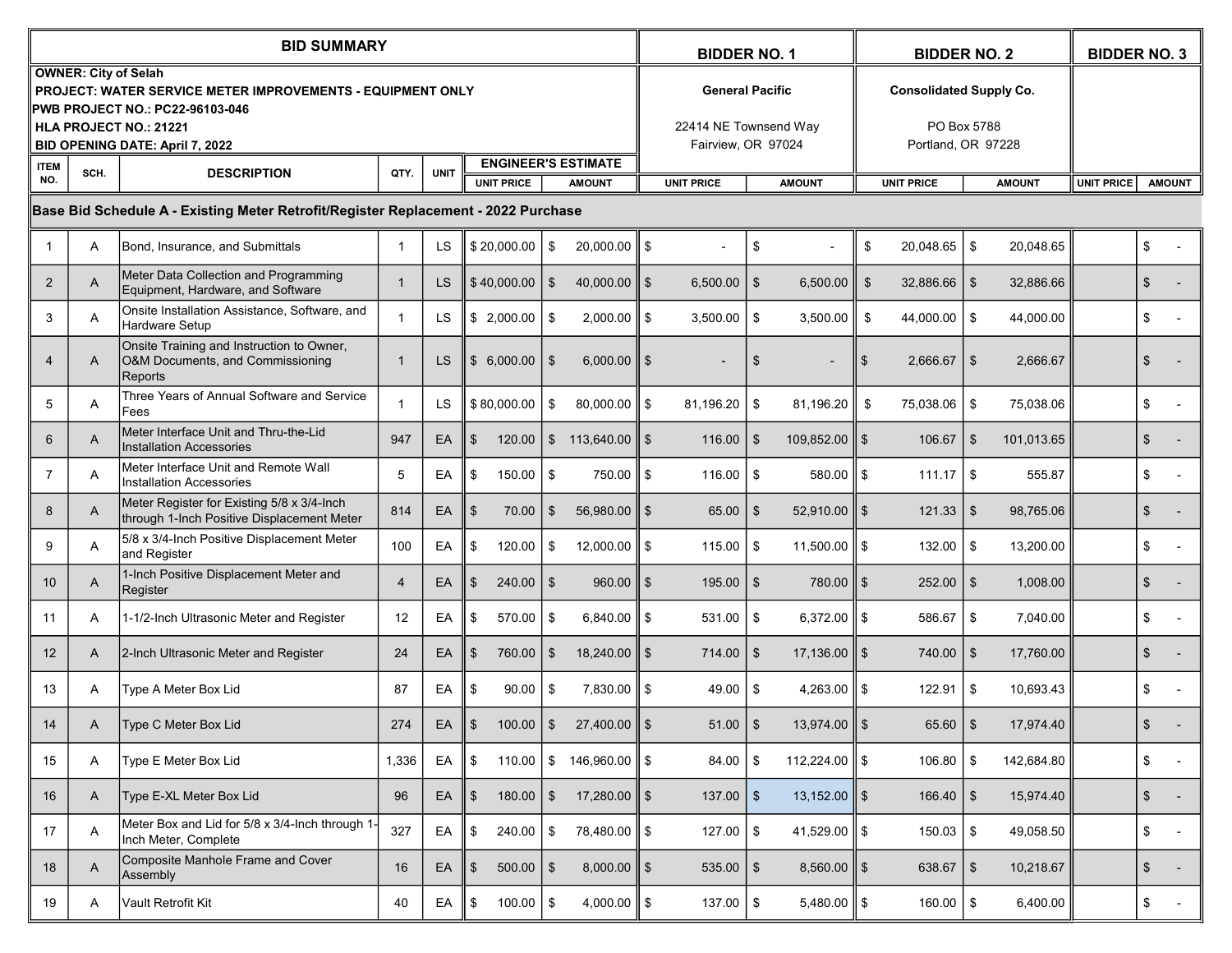|                                                                                    | <b>BID SUMMARY</b>                                               |                                                                                                                                     |      |             |                            |               |                |                         |                        |                    |               | <b>BIDDER NO. 1</b>                         | <b>BIDDER NO. 2</b> |                                   |                |                   | <b>BIDDER NO. 3</b> |     |  |
|------------------------------------------------------------------------------------|------------------------------------------------------------------|-------------------------------------------------------------------------------------------------------------------------------------|------|-------------|----------------------------|---------------|----------------|-------------------------|------------------------|--------------------|---------------|---------------------------------------------|---------------------|-----------------------------------|----------------|-------------------|---------------------|-----|--|
|                                                                                    |                                                                  | <b>OWNER: City of Selah</b><br>PROJECT: WATER SERVICE METER IMPROVEMENTS - EQUIPMENT ONLY<br><b>PWB PROJECT NO.: PC22-96103-046</b> |      |             |                            |               |                |                         | <b>General Pacific</b> |                    |               |                                             |                     | <b>Consolidated Supply Co.</b>    |                |                   |                     |     |  |
|                                                                                    | <b>HLA PROJECT NO.: 21221</b><br>BID OPENING DATE: April 7, 2022 |                                                                                                                                     |      |             |                            |               |                |                         |                        |                    |               | 22414 NE Townsend Way<br>Fairview, OR 97024 |                     | PO Box 5788<br>Portland, OR 97228 |                |                   |                     |     |  |
| <b>ITEM</b><br>NO.                                                                 | SCH.                                                             | <b>DESCRIPTION</b>                                                                                                                  | QTY. | <b>UNIT</b> | <b>ENGINEER'S ESTIMATE</b> |               |                |                         |                        |                    | <b>AMOUNT</b> |                                             | <b>UNIT PRICE</b>   |                                   | <b>AMOUNT</b>  | <b>UNIT PRICE</b> | <b>AMOUNT</b>       |     |  |
| <b>UNIT PRICE</b><br><b>UNIT PRICE</b><br><b>AMOUNT</b>                            |                                                                  |                                                                                                                                     |      |             |                            |               |                |                         |                        |                    |               |                                             |                     |                                   |                |                   |                     |     |  |
| Base Bid Schedule B - Existing Meter Retrofit/Register Replacement - 2023 Purchase |                                                                  |                                                                                                                                     |      |             |                            |               |                |                         |                        |                    |               |                                             |                     |                                   |                |                   |                     |     |  |
| 20                                                                                 | B                                                                | Meter Interface Unit and Thru-the-Lid<br><b>Installation Accessories</b>                                                            | 947  | EA          | \$                         | 125.00        |                | \$118,375.00            | \$                     | 121.00             | \$            | 114,587.00                                  | ll S                | 110.93                            | \$             | 105,053.55        |                     | \$  |  |
| 21                                                                                 | B                                                                | Meter Interface Unit and Remote Wall<br><b>Installation Accessories</b>                                                             | 5    | EA          | $\sqrt[6]{3}$              | $155.00$   \$ |                | $775.00$ $\parallel$ \$ |                        | $121.00$   \$      |               | 605.00                                      | 11 \$               | 115.17                            | $\sqrt{3}$     | 575.87            |                     | \$  |  |
| 22                                                                                 | B                                                                | Meter Register for Existing 5/8 x 3/4-Inch<br>through 1-Inch Positive Displacement Meter                                            | 813  | EA          | \$                         | 72.00         | \$             | 58,536.00               | \$                     | 66.00              | \$            | 53,658.00                                   | ll \$               | 161.77                            | - \$           | 131,521.45        |                     | \$  |  |
| 23                                                                                 | B                                                                | 5/8 x 3/4-Inch Positive Displacement Meter<br>and Register                                                                          | 100  | EA          | $\sqrt[6]{3}$              | 125.00        | $\mathfrak{S}$ | $12,500.00$ S           |                        | $118.00$   \$      |               | $11,800.00$   \$                            |                     | 137.28                            | \$             | 13,728.00         |                     | \$  |  |
| 24                                                                                 | B                                                                | 1-Inch Positive Displacement Meter and<br>Register                                                                                  | 3    | EA          | \$                         | 250.00        | \$             | 750.00 \$               |                        | $200.00$   \$      |               | 600.00                                      | ll \$               | 262.08                            | \$             | 786.24            |                     | \$  |  |
| 25                                                                                 | B                                                                | 1-1/2-Inch Ultrasonic Meter and Register                                                                                            | 12   | EA          | $\mathfrak{F}$             | 600.00        | \$             | 7,200.00                | $\mathfrak{S}$         | $546.00$   \$      |               | 6,552.00                                    | ll \$               | 610.13                            | \$             | 7,321.60          |                     | \$  |  |
| 26                                                                                 | B                                                                | 2-Inch Ultrasonic Meter and Register                                                                                                | 23   | EA          | \$                         | 800.00        | \$             | 18,400.00    \$         |                        | 735.00             | \$            | $16,905.00$ S                               |                     | 769.60                            | \$             | 17,700.80         |                     | \$  |  |
|                                                                                    |                                                                  | Base Bid Schedule C - Existing Meter Retrofit/Register Replacement - 2024 Purchase                                                  |      |             |                            |               |                |                         |                        |                    |               |                                             |                     |                                   |                |                   |                     |     |  |
| 27                                                                                 | $\mathsf{C}$                                                     | Meter Interface Unit and Thru-the-Lid<br><b>Installation Accessories</b>                                                            | 946  | EA          | \$                         | 130.00        |                | $$122,980.00$ \Simu \$  |                        | 127.00             | \$            | 120,142.00                                  | 11 S                | 115.20                            | \$             | 108,979.20        |                     | \$  |  |
| 28                                                                                 | $\mathsf{C}$                                                     | Meter Interface Unit and Remote Wall<br><b>Installation Accessories</b>                                                             | 5    | EA          | $\sqrt[6]{3}$              | $160.00$   \$ |                | $800.00$    \$          |                        | $127.00$   \$      |               | 635.00                                      | $II$ \$             | 119.17                            | l \$           | 595.87            |                     | \$  |  |
| 29                                                                                 | C                                                                | Meter Register for Existing 5/8 x 3/4-Inch<br>through 1-Inch Positive Displacement Meter                                            | 813  | EA          | \$                         | 75.00         | \$             | 60,975.00               | \$                     | 69.00              | \$            | 56,097.00                                   | ll \$               | 215.69                            | \$             | 175,358.41        |                     | \$  |  |
| 30                                                                                 | $\mathsf{C}$                                                     | 5/8 x 3/4-Inch Positive Displacement Meter<br>and Register                                                                          | 100  | EA          | $\mathfrak{S}$             | 130.00        | $\mathbb{S}$   | 13,000.00               | $\mathfrak{S}$         | $124.00$   \$      |               | $12,400.00$   \$                            |                     | 142.56                            | \$             | 14,256.00         |                     | \$  |  |
| 31                                                                                 | $\mathsf{C}$                                                     | 1-Inch Positive Displacement Meter and<br>Register                                                                                  | 3    | EA          | \$                         | 260.00        | \$             | 780.00 S                |                        | $211.00$ $\mid$ \$ |               | 633.00                                      | ll \$               | 272.16                            | <b>S</b>       | 816.48            |                     | \$  |  |
| 32                                                                                 | $\mathsf{C}$                                                     | 1-1/2-Inch Ultrasonic Meter and Register                                                                                            | 11   | EA          | $\sqrt[6]{3}$              | 620.00        | $\mathbb{S}$   | $6,820.00$   \$         |                        | $574.00$   \$      |               | $6,314.00$   \$                             |                     | 633.60                            | $\mathfrak{S}$ | 6,969.60          |                     | \$  |  |
| 33                                                                                 | $\mathsf{C}$                                                     | 2-Inch Ultrasonic Meter and Register                                                                                                | 23   | EA          | -\$                        | 825.00        | \$             | 18,975.00    \$         |                        | 773.00             | - \$          | 17,779.00    \$                             |                     | 769.60                            | $\mathbf{s}$   | 17,700.80         |                     | \$. |  |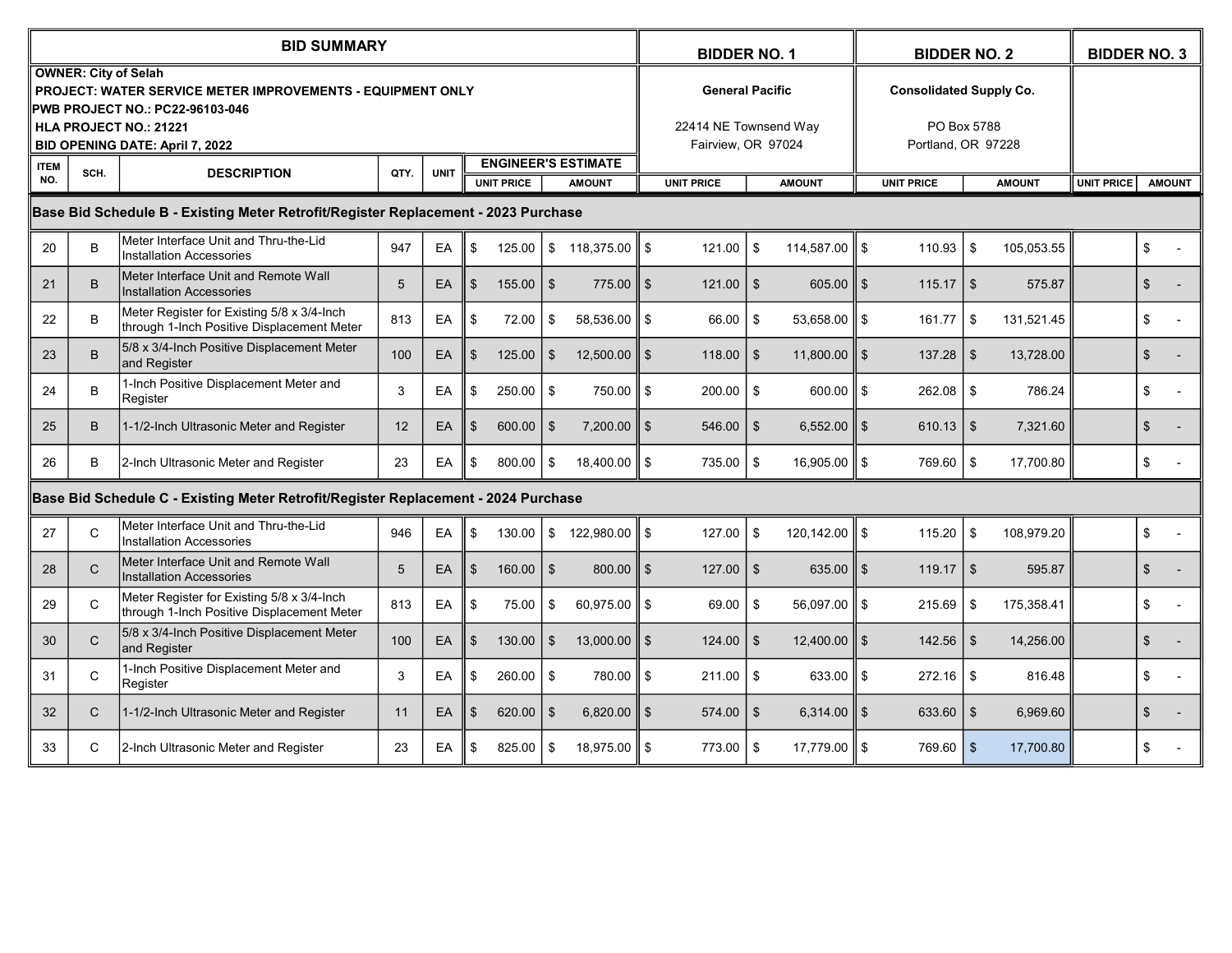|                    |                                                       | <b>BID SUMMARY</b>                                                                                                                                                              | <b>BIDDER NO. 1</b> |             |                                                                  |                |                             | <b>BIDDER NO. 2</b>                                                   |                        |                |                          | <b>BIDDER NO. 3</b> |                                                                     |                                    |            |  |                |  |
|--------------------|-------------------------------------------------------|---------------------------------------------------------------------------------------------------------------------------------------------------------------------------------|---------------------|-------------|------------------------------------------------------------------|----------------|-----------------------------|-----------------------------------------------------------------------|------------------------|----------------|--------------------------|---------------------|---------------------------------------------------------------------|------------------------------------|------------|--|----------------|--|
|                    | <b>OWNER: City of Selah</b>                           | <b>PROJECT: WATER SERVICE METER IMPROVEMENTS - EQUIPMENT ONLY</b><br><b>PWB PROJECT NO.: PC22-96103-046</b><br><b>HLA PROJECT NO.: 21221</b><br>BID OPENING DATE: April 7, 2022 |                     |             |                                                                  |                |                             | <b>General Pacific</b><br>22414 NE Townsend Way<br>Fairview. OR 97024 |                        |                |                          |                     | <b>Consolidated Supply Co.</b><br>PO Box 5788<br>Portland, OR 97228 |                                    |            |  |                |  |
| <b>ITEM</b><br>NO. | SCH.                                                  | <b>DESCRIPTION</b>                                                                                                                                                              | QTY.                | <b>UNIT</b> | <b>ENGINEER'S ESTIMATE</b><br><b>UNIT PRICE</b><br><b>AMOUNT</b> |                |                             |                                                                       | <b>UNIT PRICE</b>      |                | <b>AMOUNT</b>            |                     | <b>UNIT PRICE</b>                                                   | <b>UNIT PRICE</b><br><b>AMOUNT</b> |            |  |                |  |
|                    | Alternate Bid Schedule D - New Meters - 2022 Purchase |                                                                                                                                                                                 |                     |             |                                                                  |                |                             |                                                                       | <b>AMOUNT</b>          |                |                          |                     |                                                                     |                                    |            |  |                |  |
| 34                 | D                                                     | Bond, Insurance, and Submittals                                                                                                                                                 | $\mathbf 1$         | LS          | \$20,000.00                                                      | - \$           | $20,000.00$   \$            |                                                                       |                        | \$             |                          | \$                  | 19,330.55                                                           | \$                                 | 19,330.55  |  | \$             |  |
| 35                 | D                                                     | Meter Data Collection and Programming<br>Equipment, Hardware, and Software                                                                                                      | -1                  | LS          | \$40,000.00                                                      | <b>\$</b>      | 40,000.00 $\parallel$ \$    |                                                                       | 6,500.00               | $\mathfrak{S}$ | 6,500.00                 | \$                  | 32,886.66                                                           | $\sqrt[6]{3}$                      | 32,886.66  |  | \$             |  |
| 36                 | D                                                     | Onsite Installation Assistance, Software, and<br>Hardware Setup                                                                                                                 | 1                   | LS          | \$2,000.00                                                       | l \$           | $2,000.00$   \$             |                                                                       | 3,500.00               | \$             | 3,500.00                 | \$                  | 44,000.00                                                           | \$                                 | 44,000.00  |  | \$             |  |
| 37                 | D                                                     | Onsite Training and Instruction to Owner,<br>O&M Documents, and Commissioning<br>Reports                                                                                        |                     | LS          | \$6,000.00                                                       | l \$           | $6,000.00$   \$             |                                                                       |                        | \$             |                          | \$                  | 2,666.67                                                            | \$                                 | 2,666.67   |  | \$             |  |
| 38                 | D                                                     | Three Years of Annual Software and Service<br>Fees                                                                                                                              | -1                  | <b>LS</b>   | \$80,000.00                                                      | \$             | $80,000.00$    \$           |                                                                       | 81,186.20              | \$             | 81,186.20                | \$                  | 75,038.06                                                           | \$                                 | 75,038.06  |  | \$             |  |
| 39                 | D                                                     | Meter Interface Unit and Thru-the-Lid<br><b>Installation Accessories</b>                                                                                                        | 947                 | EA          | $\mathfrak{S}$<br>120.00                                         |                | $\$\,$ 113,640.00 $\ \,$ \$ |                                                                       | 116.00                 | \$             | 109,852.00               | \$                  | 106.67                                                              | $\sqrt[6]{3}$                      | 101,013.65 |  | \$             |  |
| 40                 | D                                                     | Meter Interface Unit and Remote Wall<br><b>Installation Accessories</b>                                                                                                         | 5                   | EA          | \$<br>150.00                                                     | $\vert$ \$     | 750.00 \$                   |                                                                       | $116.00$ $\frac{1}{5}$ |                | 580.00                   | l \$                | 111.17                                                              | \$                                 | 555.87     |  | \$             |  |
| 41                 | D                                                     | 5/8 x 3/4-Inch Positive Displacement Meter<br>and Register                                                                                                                      | 877                 | EA          | $\mathfrak{S}$<br>120.00                                         | $\mathfrak{S}$ | 105,240.00    \$            |                                                                       | 115.00                 | $\mathfrak{S}$ | 100,855.00               | l \$                | 132.00                                                              | $\sqrt[6]{3}$                      | 115,764.00 |  | $\mathfrak{S}$ |  |
| 42                 | D                                                     | 3/4-Inch (Short) Positive Displacement Meter<br>and Register                                                                                                                    | 7                   | EA          | \$<br>155.00                                                     | l \$           | $1,085.00$ S                |                                                                       | 141.00                 | \$             | 987.00                   | \$                  | 160.00                                                              | \$                                 | 1,120.00   |  | \$             |  |
| 43                 | D                                                     | 1-Inch Positive Displacement Meter and<br>Register                                                                                                                              | 34                  | EA          | \$<br>240.00                                                     | <b>S</b>       | $8,160.00$   \$             |                                                                       | $195.00$   \$          |                | 6,630.00                 | \$                  | 252.00                                                              | $\sqrt[6]{3}$                      | 8,568.00   |  | \$             |  |
| 44                 | D                                                     | 1-1/2-Inch Ultrasonic Meter and Register                                                                                                                                        | 12                  | EA          | \$<br>570.00                                                     | l \$           | $6,840.00$   \$             |                                                                       | 531.00                 | \$             | 6,372.00                 | l \$                | 586.67                                                              | \$                                 | 7,040.00   |  | \$             |  |
| 45                 | D                                                     | 2-Inch Ultrasonic Meter and Register                                                                                                                                            | 24                  | EA          | $\mathfrak{S}$<br>760.00                                         | <b>S</b>       | $18,240.00$ $\parallel$ \$  |                                                                       | $714.00$   \$          |                | 17,136.00                | \$                  | 740.00                                                              | $\sqrt[6]{3}$                      | 17,760.00  |  | \$             |  |
| 46                 | D                                                     | Type A Meter Box Lid                                                                                                                                                            | 87                  | EA          | \$<br>90.00                                                      | l \$           | $7.830.00$ S                |                                                                       | $49.00$   \$           |                | 4,263.00                 | \$                  | 122.91                                                              | \$                                 | 10,693.43  |  | \$             |  |
| 47                 | D                                                     | Type C Meter Box Lid                                                                                                                                                            | 274                 | EA          | $\mathfrak{S}$<br>100.00                                         | \$             | $27,400.00$   \$            |                                                                       | $51.00$   \$           |                | 13,974.00                | ll \$               | 65.60                                                               | \$                                 | 17,974.40  |  | $\frac{1}{2}$  |  |
| 48                 | D                                                     | Type E Meter Box Lid                                                                                                                                                            | 1,336               | EA          | \$<br>110.00                                                     | $1$ \$         | 146,960.00 ∥ \$             |                                                                       | 84.00                  | \$             | 112,224.00 $\ $ \$       |                     | 106.80                                                              | \$                                 | 142,684.80 |  | \$             |  |
| 49                 | D                                                     | Type E-XL Meter Box Lid                                                                                                                                                         | 96                  | EA          | $180.00$ \$<br>$\sqrt[6]{2}$                                     |                | 17,280.00 $\ $ \$           |                                                                       | $137.00$ \ \$          |                | $13,152.00 \parallel$ \$ |                     | $166.40$   \$                                                       |                                    | 15,974.40  |  | \$             |  |
| 50                 | D                                                     | Meter Box and Lid for 5/8 x 3/4-Inch through 1-<br>Inch Meter, Complete                                                                                                         | 327                 | EA          | $240.00$ \ \$<br>\$                                              |                | 78,480.00 \$                |                                                                       | $127.00$   \$          |                | 41,529.00 $\ $ \$        |                     | 150.03                                                              | \$                                 | 49,058.50  |  | \$             |  |
| 51                 | D                                                     | <b>Composite Manhole Frame and Cover</b><br>Assembly                                                                                                                            | 16                  | EA          | $\frac{2}{3}$<br>$500.00$ \ \$                                   |                | $8,000.00$ \$               |                                                                       | $535.00$   \$          |                | $8,560.00$ \$            |                     | 638.67                                                              | $\sqrt{3}$                         | 10,218.67  |  | $\frac{1}{2}$  |  |
| 52                 | D                                                     | Vault Retrofit Kit                                                                                                                                                              | 40                  | EA          | $100.00$ \$<br>\$                                                |                | 4,000.00 $\ $ \$            |                                                                       | $137.00$   \$          |                | 5,480.00                 | $\parallel$ \$      | 160.00                                                              | \$                                 | 6,400.00   |  | \$             |  |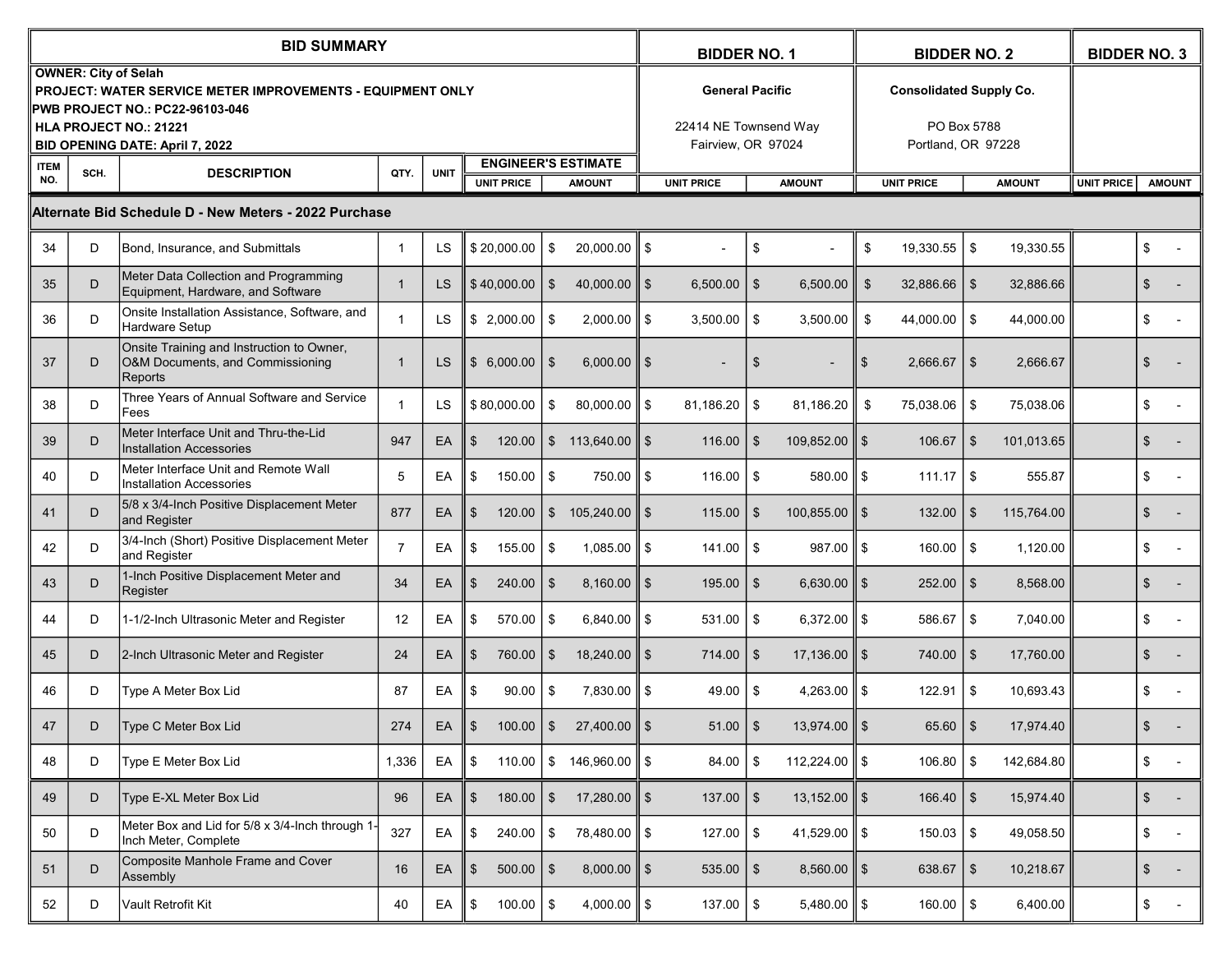|                                                                        | <b>BID SUMMARY</b>                                               |                                                                                                                              |                |             |                                                                  |        |                    |                            |                        |               | <b>BIDDER NO. 1</b> |                                             |                                   |                                |               | <b>BIDDER NO. 2</b> |  |                |  |
|------------------------------------------------------------------------|------------------------------------------------------------------|------------------------------------------------------------------------------------------------------------------------------|----------------|-------------|------------------------------------------------------------------|--------|--------------------|----------------------------|------------------------|---------------|---------------------|---------------------------------------------|-----------------------------------|--------------------------------|---------------|---------------------|--|----------------|--|
|                                                                        |                                                                  | <b>OWNER: City of Selah</b><br>PROJECT: WATER SERVICE METER IMPROVEMENTS - EQUIPMENT ONLY<br>PWB PROJECT NO.: PC22-96103-046 |                |             |                                                                  |        |                    |                            | <b>General Pacific</b> |               |                     |                                             |                                   | <b>Consolidated Supply Co.</b> |               |                     |  |                |  |
|                                                                        | <b>HLA PROJECT NO.: 21221</b><br>BID OPENING DATE: April 7, 2022 |                                                                                                                              |                |             |                                                                  |        |                    |                            |                        |               |                     | 22414 NE Townsend Way<br>Fairview, OR 97024 | PO Box 5788<br>Portland, OR 97228 |                                |               |                     |  |                |  |
| <b>ITEM</b><br>NO.                                                     | SCH.                                                             | <b>DESCRIPTION</b>                                                                                                           | QTY.           | <b>UNIT</b> | <b>ENGINEER'S ESTIMATE</b><br><b>UNIT PRICE</b><br><b>AMOUNT</b> |        |                    |                            | <b>UNIT PRICE</b>      |               | <b>AMOUNT</b>       |                                             | <b>UNIT PRICE</b>                 | <b>UNIT PRICE</b>              | <b>AMOUNT</b> |                     |  |                |  |
| <b>AMOUNT</b><br>Alternate Bid Schedule E - New Meters - 2023 Purchase |                                                                  |                                                                                                                              |                |             |                                                                  |        |                    |                            |                        |               |                     |                                             |                                   |                                |               |                     |  |                |  |
| 53                                                                     | $\mathsf E$                                                      | Meter Interface Unit and Thru-the-Lid<br><b>Installation Accessories</b>                                                     | 947            | EA          | \$                                                               | 125.00 | \$                 | 118,375.00                 | \$                     | 121.00        | \$                  | 114,587.00                                  | \$                                | 110.93                         | \$            | 105,053.55          |  | \$             |  |
| 54                                                                     | E                                                                | Meter Interface Unit and Remote Wall<br><b>Installation Accessories</b>                                                      | 5              | EA          | $\mathfrak{S}$                                                   | 155.00 | \$                 | $775.00$ $\parallel$ \$    |                        | $121.00$   \$ |                     | 605.00                                      | ll \$                             | 115.17                         | $\sqrt{3}$    | 575.87              |  | \$             |  |
| 55                                                                     | E                                                                | 5/8 x 3/4-Inch Positive Displacement Meter<br>and Register                                                                   | 877            | EA          | \$                                                               | 125.00 | \$                 | 109,625.00                 | \$                     | 118.00        | \$                  | 103,486.00                                  | 11 S                              | 137.28                         | \$            | 120,394.56          |  | \$             |  |
| 56                                                                     | E                                                                | 3/4-Inch (Short) Positive Displacement Meter<br>and Register                                                                 | $\overline{7}$ | EA          | $\mathfrak{S}$                                                   | 160.00 | \$                 | $1,120.00$ $\parallel$ \$  |                        | $145.00$   \$ |                     | $1,015.00$ $\parallel$ \$                   |                                   | 166.40                         | <b>S</b>      | 1,164.80            |  | \$             |  |
| 57                                                                     | E                                                                | 1-Inch Positive Displacement Meter and<br>Register                                                                           | 33             | EA          | \$                                                               | 250.00 | \$                 | $8,250.00$   \$            |                        | 200.00        | \$                  | 6,600.00                                    | 11 S                              | 262.08                         | \$            | 8,648.64            |  | \$             |  |
| 58                                                                     | E                                                                | 1-1/2-Inch Ultrasonic Meter and Register                                                                                     | 12             | EA          | $\mathfrak{F}$                                                   | 600.00 | \$                 | $7,200.00$ \$              |                        | $546.00$   \$ |                     | 6,552.00                                    | $II$ \$                           | 610.13                         | l \$          | 7,321.60            |  | \$             |  |
| 59                                                                     | E                                                                | 2-Inch Ultrasonic Meter and Register                                                                                         | 23             | EA          | \$                                                               | 800.00 | \$                 | $18,400.00$ $\parallel$ \$ |                        | 735.00        | \$                  | $16,905.00$ S                               |                                   | 769.60                         | $\sqrt{3}$    | 17,700.80           |  | \$             |  |
|                                                                        |                                                                  | Alternate Bid Schedule F - New Meters - 2024 Purchase                                                                        |                |             |                                                                  |        |                    |                            |                        |               |                     |                                             |                                   |                                |               |                     |  |                |  |
| 60                                                                     | E                                                                | Meter Interface Unit and Thru-the-Lid<br><b>Installation Accessories</b>                                                     | 946            | EA          | \$                                                               | 130.00 | \$                 | 122,980.00                 | \$                     | 127.00        | \$                  | $120, 142.00$ \ \$                          |                                   | 115.20                         | \$            | 108,979.20          |  | \$             |  |
| 61                                                                     | F                                                                | Meter Interface Unit and Remote Wall<br><b>Installation Accessories</b>                                                      | 5              | EA          | $\mathfrak{S}$                                                   | 160.00 | $\mathbf{\hat{s}}$ | $800.00$    \$             |                        | $127.00$   \$ |                     | 635.00                                      | $II$ \$                           | 119.17                         | l \$          | 595.87              |  | $\mathfrak{L}$ |  |
| 62                                                                     | F                                                                | 5/8 x 3/4-Inch Positive Displacement Meter<br>and Register                                                                   | 876            | EA          | \$                                                               | 130.00 |                    | \$113,880.00               | \$                     | 124.00        | \$                  | 108,624.00                                  | 11 S                              | 142.56                         | \$            | 124,882.56          |  | \$             |  |
| 63                                                                     | F.                                                               | 3/4-Inch (Short) Positive Displacement Meter<br>and Register                                                                 | 6              | EA          | $\mathfrak{L}$                                                   | 165.00 | \$                 | $990.00$    \$             |                        | 153.00        | $\mathbb{S}$        | $918.00$ $\parallel$ \$                     |                                   | 172.80                         | \$            | 1,036.80            |  | $\mathfrak{S}$ |  |
| 64                                                                     | F                                                                | 1-Inch Positive Displacement Meter and<br>Register                                                                           | 33             | EA          | \$                                                               | 260.00 | \$                 | $8.580.00$ S               |                        | 211.00        | \$                  | 6.963.00                                    | 11 S                              | 272.16                         | \$            | 8.981.28            |  | \$             |  |
| 65                                                                     | F.                                                               | 1-1/2-Inch Ultrasonic Meter and Register                                                                                     | 11             | EA          | $\mathfrak{S}$                                                   | 620.00 | \$                 | 6,820.00                   | $\mathfrak{S}$         | 574.00        | $\mathfrak{S}$      | $6,314.00$   \$                             |                                   | 633.60                         | <b>S</b>      | 6,969.60            |  | $\mathfrak{S}$ |  |
| 66                                                                     | F.                                                               | 2-Inch Ultrasonic Meter and Register                                                                                         | 23             | EA          | \$                                                               | 825.00 | \$                 | 18.975.00 ∥ \$             |                        | 773.00 l      | -\$                 | 17,779.00    \$                             |                                   | 792.00                         | . \$          | 18,216.00           |  | \$             |  |